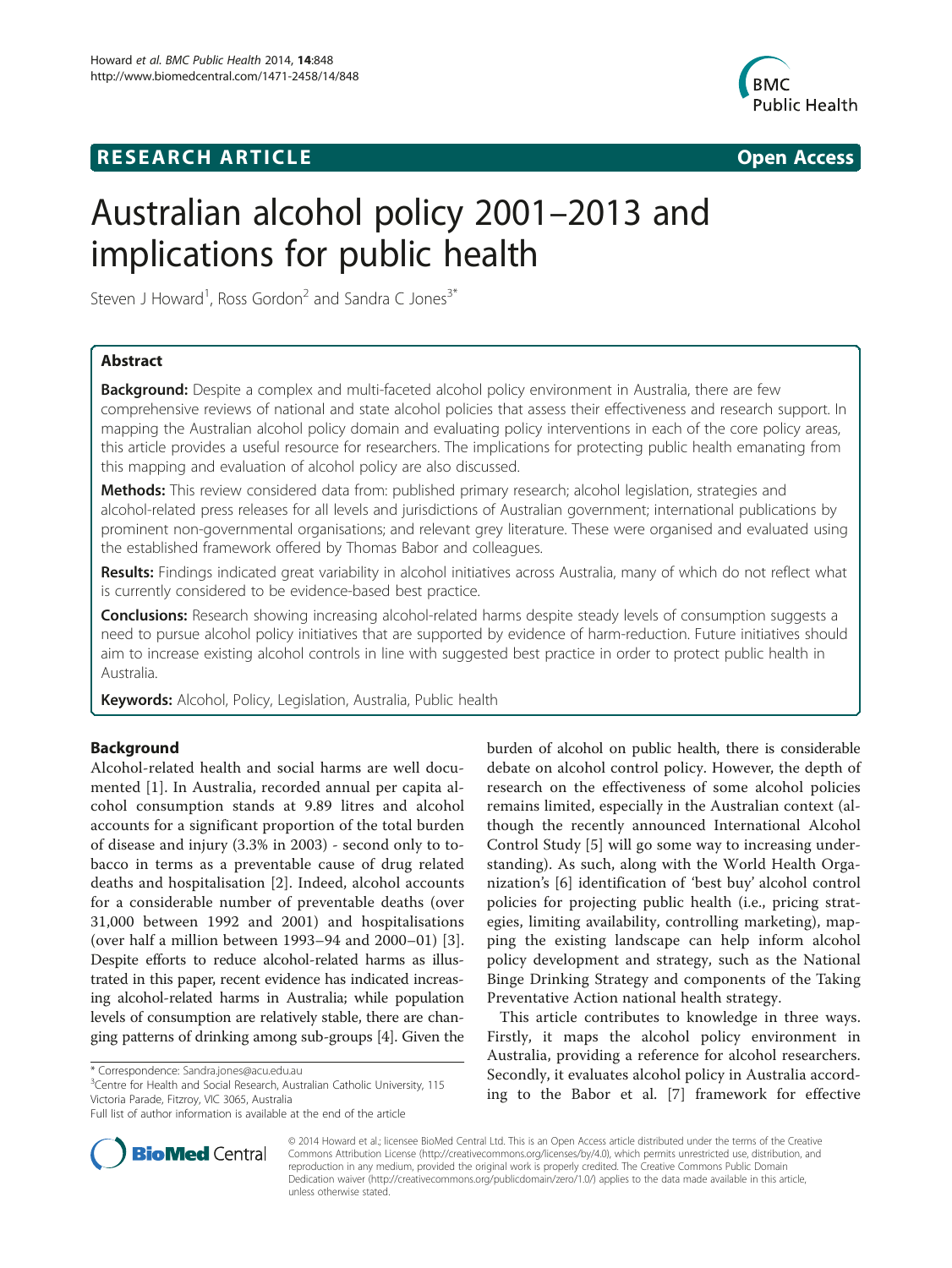alcohol policies. Finally, comparing and contrasting the findings with available evidence of best practice, it discusses the implications for future alcohol policy and protecting public health in Australia.

# Methods

This article presents the key findings from a systematic review of alcohol policy in Australia spanning all states, territories, and levels of government. The article provides a synopsis of Australian alcohol policy, and an assessment of strengths and weaknesses in each policy area. The literature review followed the PRISMA protocol for conducting and reporting systematic reviews [\[8](#page-11-0)]. Identified literature was then categorised and assessed by utilising the matrix offered by Babor et al. [\[7\]](#page-11-0), outlining seven broad areas of alcohol policy: 1. pricing and taxation; 2. regulating physical availability; 3. modifying the drinking environment; 4. drink-driving countermeasures; 5. restrictions on marketing; 6. education and persuasion; and 7. treatment and early intervention. Importantly, Babor et al. [[7\]](#page-11-0) based their identification of seven key areas of alcohol policy on extensive consultation of the extant research literature, and theoretical assumptions underpinning the seven broad areas – for example, for alcohol pricing and taxation the theoretical assumption is that increasing the economic cost of alcohol relative to alternative products will reduce demand. Therefore, the framework offers a useful, and the most established, tool for identifying and evaluating alcohol policy holistically.

Currently, policy initiatives relating to each area are employed by all national, state, and territory governments in Australia. Local government in Australia usually has a limited, supporting role in relation to some of these (e.g. land use planning controls, enforcement of local laws).

#### Inclusion/exclusion criteria

To investigate alcohol policy across these seven areas, literature published from 2001–2013, in English language only, and consisting of published academic primary

research and commentaries examining current or previous alcohol policy/strategy in Australia, its effectiveness, and/ or correlates of change were included. In addition, grey literature such as published alcohol legislation, strategies and alcohol-related press releases for all levels and jurisdictions of Australian government were included. The review also included grey literature publications by prominent non-governmental organisations; government reports, stakeholder publications, and media reports. It should be acknowledged that there were important developments in Australian alcohol policy introduced prior to the date range for the present review, such as the introduction of random breath testing in 1982, and mid strength beer during the 1990s. This review helps map how alcohol policy has developed during the past decade, identifying areas in which it is robust, and areas in which it may be sub-optimal and providing suggestions for future improvements to protect public health.

### Search strategy

A systematic search for academic literature consisting of primary research or commentaries spanned five electronic databases (see Table 1). Search terms included, but were not limited to, alcohol\*, Australia\*, polic\*\* legislat\*, pric\*, tax\*, regulat\*, avail\*, environ\*, ban\*, minimum, restrict\*, density, training, code, enforce\*, law\*, test\*, BAC, licen\*, punish<sup>\*</sup>, campaign, intervention, and treatment,<sup>[a]</sup> and results were limited to records published between 2001 and  $2013^{[b]}$  (see Table 1). From the 1196 results, 187 articles were identified for retrieval by reviewing titles and abstracts, and of these 126 articles were subsequently retained (after removing irrelevant records, and duplicates). Following this, grey literature was identified by searching organisation websites and through Google searches using the same search terms used to search academic databases. This process included identification of alcohol-related legislation, strategies and press releases from national, state, and territorial government websites including all health departments, transportation authorities, liquor and gaming offices, and departments of

Table 1 Electronic database search summary

Electronic database **Range of disciplines** Range Range of the Range of disciplines No. of records Range of disciplines returned/retained Scopus Chemical sciences, biological sciences, medical and health sciences, physical sciences, psychology, law, economics, human society, education, politics and policy, and more 471/101 Medline Medicine, nursing, toxicology, nutrition, life sciences, and more 132/39 PsycINFO Psychology and related disciplines (e.g., medicine, neuroscience, and nursing) 161/42 Web of Science's Social Science Citation Index Biological sciences, medical and life sciences, physical and chemical sciences, law, and more 432/109 Web of Science's Arts and Humanities Citation Index Sociology, urban studies, communication, criminology, law, nursing, rehabilitation, and more

Note: Web of Science's Social Science Citation Index and Arts and Humanities Citation Index were searched as one database, thereby generating a single set of records. The final number of articles included in the review after removing duplicates was 147, plus 78 items of grey literature.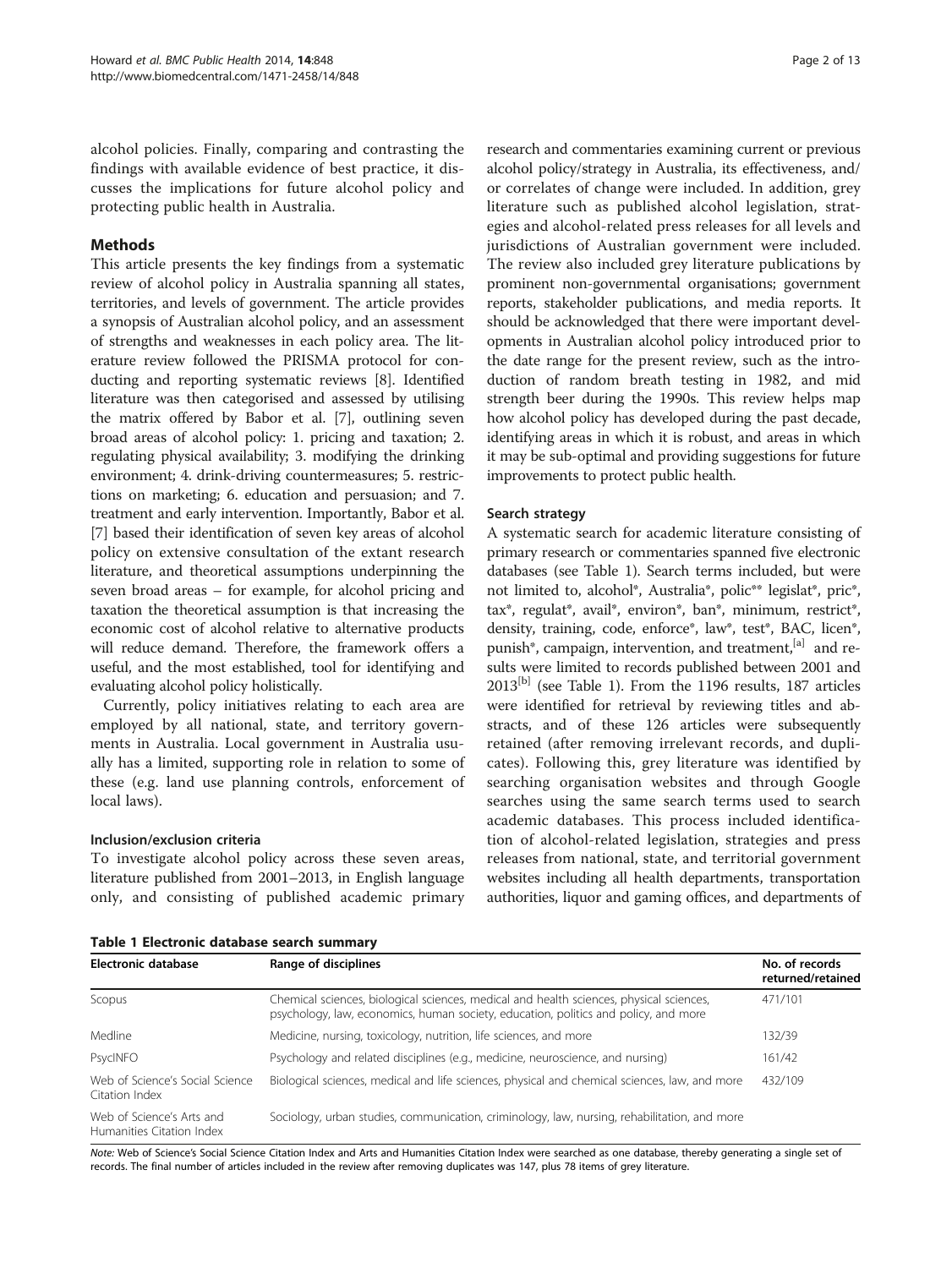education in Australia; governmental taskforce reports; key stakeholder publications; and media reports.

This supplemental search of the grey literature identified 78 additional sources. Inter-coder reliability checks were conducted by two researchers on a 20% sample of the literature to check for consistency in inclusion/ exclusion, and subsequent categorisation, with disagreements settled by a third reviewer. Once the included literature had been identified it was downloaded into bibliographic software and categorised according to the seven key policy areas identified by Babor et al. [\[7](#page-11-0)]. Data extraction was then conducted to enable a summary of Australian alcohol policy in each of seven policy areas to be constructed. The protocol issued by Babor et al. [\[7](#page-11-0)] was then used to assess and rate the effectiveness, and research support thereof, of Australian alcohol policy for each of the seven policy areas, with inter-coder reliability checks being conducted during the entire process and disagreements resolved through majority decision (see Table [2\)](#page-3-0). It should be acknowledged that the Babor et al. [[7\]](#page-11-0) protocol does have some limitations in that it favours policies for which there is empirical evidence of implementation, and availability of peer reviewed evaluation literature. This means that policy areas for which there is a paucity of evaluation research, or where the design and implementation of policy has been poorly executed, may be ranked lower. However, despite these limitations, this protocol offers the most appropriate framework for reviewing and evaluation alcohol policy in Australia. The following summarises the key findings that emerged $|c|$ .

# Results

# Pricing and taxation

Pricing is one of the most effective alcohol harm minimisation policy levers available, with a strong evidence base suggesting that increases in the price of alcohol reduce consumption, and associated harms. Although the price of alcohol in Australia is relatively high compared to other developed countries, this may be due to market conditions, high living costs, and the strong Australian dollar, rather than due to policy effects. A number of factors affect the cost of alcohol, the most prominent of which is taxation. Australia's three national taxes on alcohol account for a large share of the estimated \$6 billion the Australian Government receives as a result of alcoholrelated production and consumption [[9-11](#page-11-0)]. A volumebased Excise Tax (Excise Tariff Act 1921) that increases according to the strength of alcohol is applied to all beer, pre-mixed alcoholic beverages and spirits. A mix of deliberate concessions and some unintended loopholes have served to create numerous exceptions to the volumetric nature of this tax. Spirits, ready-to-drink (RTD) products, and flavoured cider are subject to excise based the volume of alcohol in the products. Notably,

some spirits (mainly Brandy) are subject to a concessional rate (effectively creating differential pricing by beverage). The excise rate for beer is lower than that on spirits and depends upon its packaging (e.g., draught or bottle). Wine, and traditional cider, in contrast is subject to a valuebased Wine Equalisation Tax (WET; A New Tax System [Wine Equalisation Tax] Act 1999). Under the WET, wine is taxed at a flat rate of 29% of its wholesale value [[11](#page-11-0)]. After the Excise or WET rate has been applied, a further value-based GST (A New Tax System [Goods and Services Tax] Act 1998) is then applied to all alcoholic beverages at a flat rate of 10% [\[10](#page-11-0)]. As these taxes are regulated and collected by the Commonwealth Government, alcohol taxation is one of the few areas of national uniformity in Australian alcohol policy.

Recent research has questioned the merits of this complex and inconsistent system of alcohol taxation, suggesting instead that significant health gains and cost savings could be achieved with a strictly volumetric taxation system, whereby all alcohol products would be taxed according to their alcohol content [[12-14\]](#page-11-0). While public discussions on alcohol taxation reform have increased in recent years, these have not yet resulted in tangible policy change. Instead, the Australian government has favoured the adoption of special taxes to influence problematic patterns of alcohol consumption. These additional taxes have commonly been levied against alcoholic beverages identified as disproportionately consumed by youths or at-risk groups. A recent example is the passage of the Excise Tariff Amendment (2009 Measures No. 1) Bill, which addressed a loophole that meant that spiritbased, pre-mixed, ready-to-drink beverages (commonly termed 'alcopops'), were taxed differently to spirits. The Bill targeted alcopops specifically due to their identification as a drink of choice for Australian youths, particularly young Australian women [[9](#page-11-0)-[11\]](#page-11-0). In support of these measures, research has suggested their ability to influence preferences and purchasing behaviours [\[15](#page-11-0)], to increase taxation revenue, and to reduce pure alcohol consumption [\[16](#page-11-0)].

In 2009, a national taskforce on preventative health recommended that the Australian government make further improvements to the alcohol taxation system, and also explore the feasibility of setting a minimum price on alcohol. Public consultations for the development of a national minimum price per standard drink of alcohol were then undertaken in 2011 [\[17](#page-11-0)] consistent with Australia's National Alcohol Strategy 2006–2011 [[18](#page-11-0)], which highlights the Australian Government's continued commitment to investigating price-related levers aimed at reducing harmful drinking practices. It is true that alcohol taxation is higher in Australia than many other developed nations (such as the UK) for beer and spirits (but not wine), and there is taxation of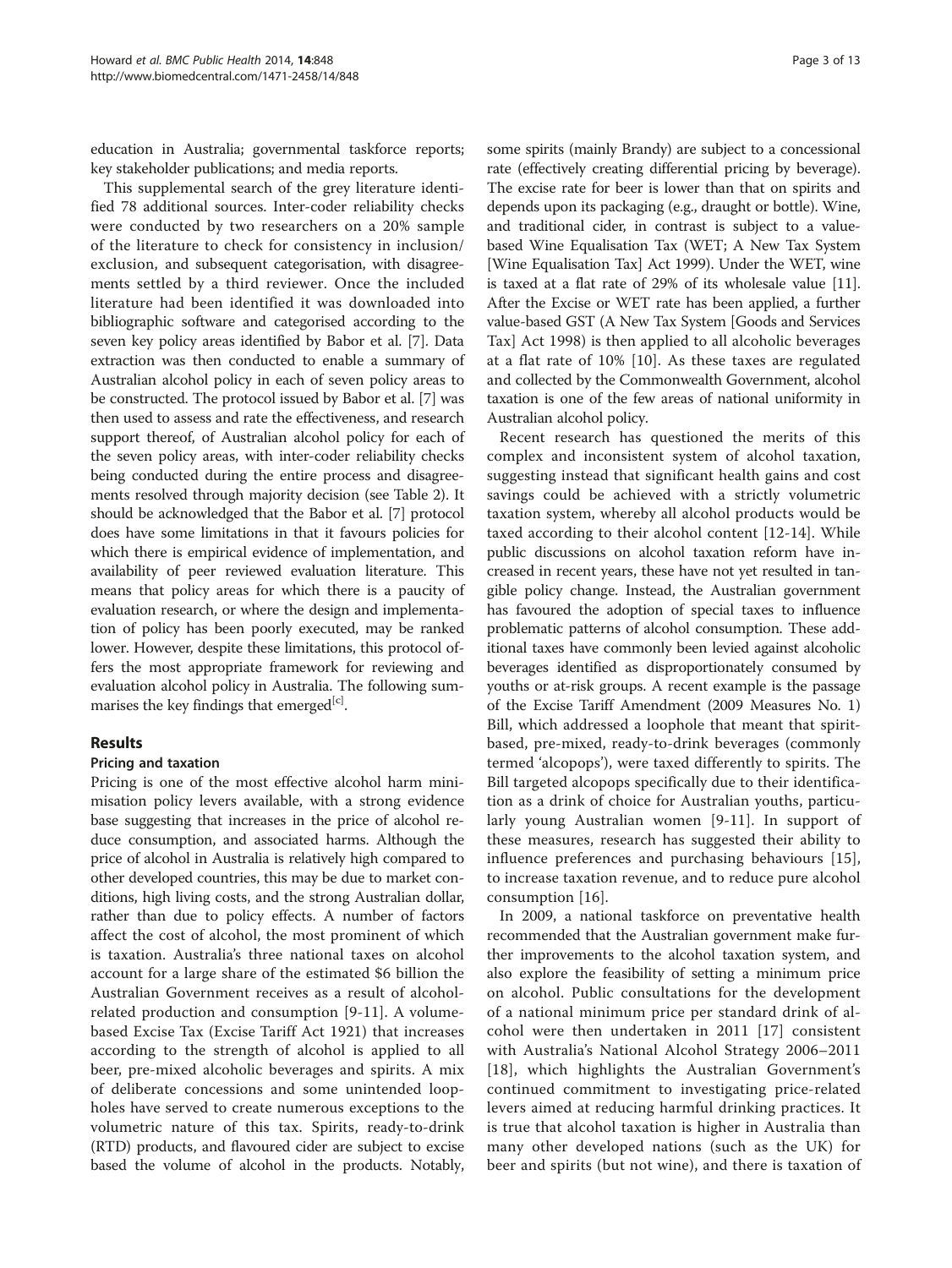<span id="page-3-0"></span>

| Table 2 Ratings of policy-relevant strategies and interventions |  |         |                                                       |  |  |  |
|-----------------------------------------------------------------|--|---------|-------------------------------------------------------|--|--|--|
| <b>Strategy or intervention</b>                                 |  | support | Effectiveness Research [**] Australian implementation |  |  |  |

| <b>Strategy or intervention</b>                           |                 | support         | Effectiveness Research [**] Australian implementation and research notes                                                                                                                            |
|-----------------------------------------------------------|-----------------|-----------------|-----------------------------------------------------------------------------------------------------------------------------------------------------------------------------------------------------|
| <b>Pricing and Taxation</b>                               |                 |                 |                                                                                                                                                                                                     |
| <b>Alcohol Taxes</b>                                      | $++$            | $++$            | Three national taxes (Excise, WET, GST). Research suggests that increasing taxes<br>reduces alcohol consumption and harms – especially so in a strictly volumetric<br>taxation system.              |
| Bans on Price Discounts/<br>Promotions                    | ?               | $^{+}$          | Variable by state/territory. Current research evidence is highly contextual                                                                                                                         |
| Differential Price by Beverage                            | $\! +$          | $\! + \!\!\!\!$ | Taxation-based. Research suggests taxes on high-alcohol content beverages can shift<br>consumption to lower-alcohol content options                                                                 |
| Special/Additional Taxation                               | $\! + \!\!\!\!$ | $^{+}$          | 'Alcopop' tax. Research suggests higher alcopop prices can reduce consumption<br>without complete substitution, but unclear impact on harms.                                                        |
| Minimum Price                                             | ?               | $\ddot{}$       | In development. Limited evidence of effectiveness.                                                                                                                                                  |
| Regulating physical availability                          |                 |                 |                                                                                                                                                                                                     |
| Ban on Sales                                              | $++++$          | $^{+++}$        | Bans limited to particular high-risk areas. Research suggests bans can lead to<br>substantial harm and consumption reductions.                                                                      |
| Minimum Legal Purchase Age                                | $+++$           | $+++$           | 18 years of age throughout Australia. Research suggests that enforcement can<br>substantially increase effectiveness.                                                                               |
| Hours and Days of Sale<br>Restrictions                    | $^{++}$         | $^{++}$         | Variable by state/territory. Research suggests effectiveness is tied to whether<br>availability is meaningfully restricted (especially during high-risk times).                                     |
| Restrictions on Density of<br>Outlets                     | $^{++}$         | $+++$           | Licensing in all states/territories, but form varies. Research has consistently<br>demonstrated link between outlet density and alcohol-related harms.                                              |
| Ban on Drinking in Public<br>Places                       | ?               | $^{+}$          | Variable by state/territory. Research suggests such bans may displace but not reduce<br>harms.                                                                                                      |
| Modifying the drinking environment                        |                 |                 |                                                                                                                                                                                                     |
| Staff Training in Responsible<br>Service of Alcohol (RSA) | $0/+$           | $++++$          | Required in all states/territories, but who is required to have RSA varies.                                                                                                                         |
| Server Liability                                          | $++$            | $++$            | Servers liable in all states/territories, but penalties vary. Research suggests<br>effectiveness is increased with awareness.                                                                       |
| Voluntary Codes of Bar<br>Practice                        | 0               | $^{+}$          | Voluntary accords agreed locally. Research suggests ineffectiveness when completely<br>voluntary.                                                                                                   |
| Late-Night Lockouts of<br>Licensed Premises               | ?               | $^{+}$          | Highly variable in terms of adoption and form by state/territory. Limited research<br>available.                                                                                                    |
| Enhanced Enforcement of<br>On-Premises Laws               | $++$            | $^{++}$         | Enforcement highly variable. Research suggests effectiveness of most initiatives<br>depend on strength of enforcement, yet research suggests police target individuals<br>more than establishments. |
| Drink-driving countermeasures                             |                 |                 |                                                                                                                                                                                                     |
| Random Breath Testing                                     | $++++$          | $++$            | Used throughout Australia. Research suggests effectiveness tied to consistency and<br>publicity.                                                                                                    |
| Lowered BAC Limits                                        | $+++$           | $^{+++}$        | <.05 throughout Australia. Research suggests lower BACs lead to higher rates of<br>effectiveness.                                                                                                   |
| Administrative Licence<br>Suspension                      | $^{++}$         | $^{++}$         | Immediate suspension occurs throughout Australia, but threshold for suspension<br>varies by state/territory. Research suggests effectiveness is tied to immediacy and<br>consistency.               |
| Low Blood Alcohol Content<br>for Young Drivers            | $+++$           | $^{++}$         | Zero tolerance for learner or provisional drivers - additional measures vary by state/<br>territory. Research suggests especially effective for those below legal drinking age.                     |
| Graduate Licensing for Novice $++$<br>Drivers             |                 | $^{++}$         | Occurs throughout Australia and permits lower BAC for young drivers.                                                                                                                                |
| Designated Drivers and Ride<br>Services                   | 0               | $\! + \!\!\!\!$ | Voluntary and variable across states/territories. Research suggest may encourage<br>higher rates of consumption by passengers and has no impact on rates of alcohol-<br>related road accidents.     |
| Severity of Punishment                                    | $0/+$           | $^{++}$         | Punishment for drink driving variable by state/territory. Limited evidence of<br>effectiveness in reducing alcohol-related road accidents.                                                          |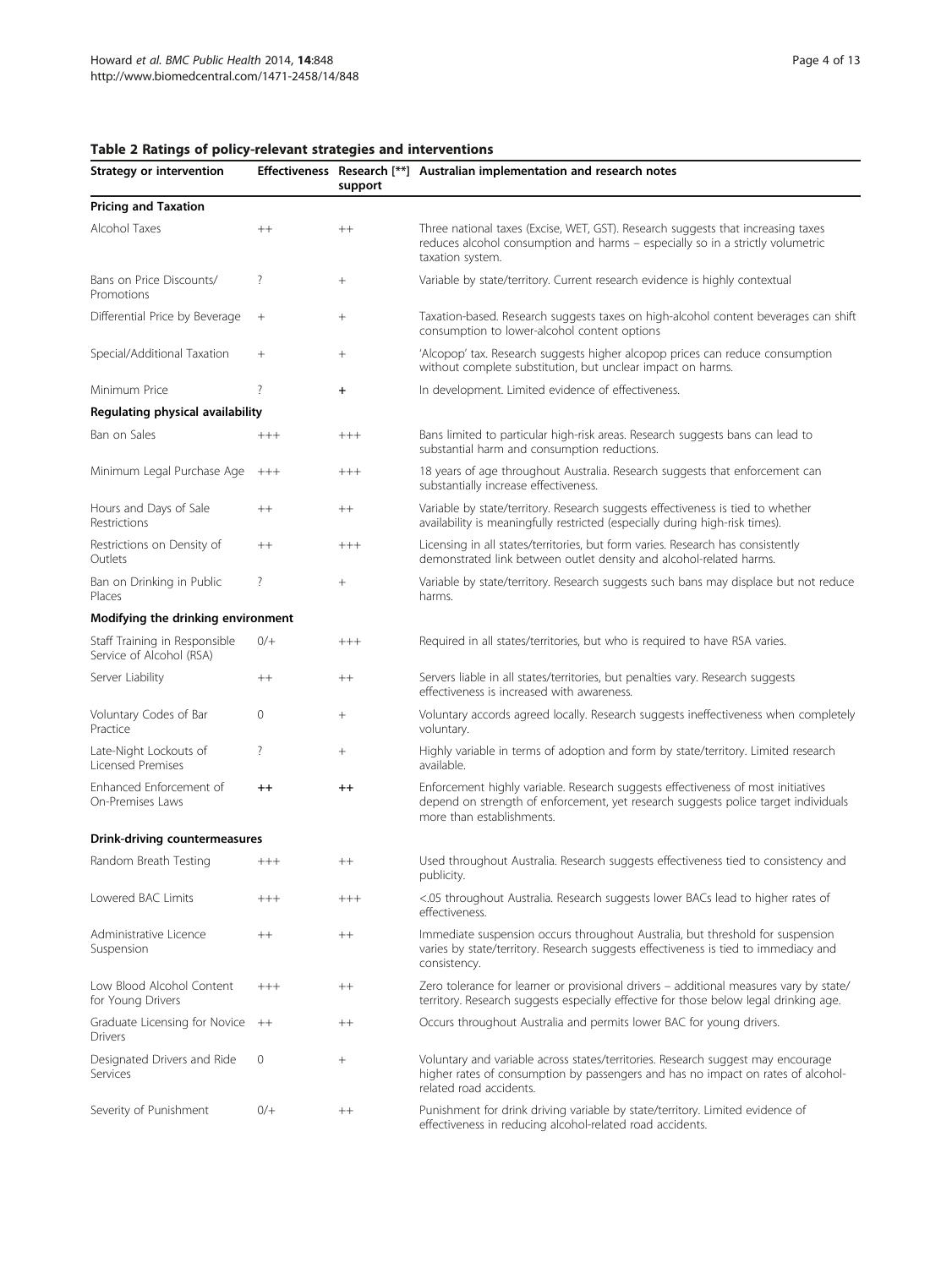#### Table 2 Ratings of policy-relevant strategies and interventions (Continued)

| <b>Restrictions on marketing</b>                    |             |           |                                                                                                                                                                                                                        |
|-----------------------------------------------------|-------------|-----------|------------------------------------------------------------------------------------------------------------------------------------------------------------------------------------------------------------------------|
| Legal Restrictions on Exposure +                    |             | $+++$     | Alcohol advertisements can only be shown in M, MA and AV classification periods.<br>Research suggests dose-response effect for young drinkers, but small effect on<br>per-capita levels of consumption.                |
| Alcohol Industry Voluntary<br>Self-Regulation Codes | $\mathbf 0$ | $++$      | Self-regulatory code implemented, funded, and administered by alcohol industry.<br>Research repeatedly suggests ineffectiveness and repeated evidence of code<br>breaches.                                             |
| <b>Education and persuasion</b>                     |             |           |                                                                                                                                                                                                                        |
| Classroom Education                                 | $\Omega$    | $+++$     | Drug and alcohol education incorporated into all state/territory curricula, in variable<br>forms. Research suggests little long-term effects on drinking behaviours.                                                   |
| Mass Media Campaigns                                | 0           | $+++$     | Extensive resources committed to ongoing mass media campaigns. Research<br>suggests little evidence of impact on consumption levels.                                                                                   |
| Warning labels/signs                                | $\mathbf 0$ | $\ddot{}$ | Imminent on voluntary basis, ongoing discussion around whether to legally require.<br>Research suggests labels create little change in drinking behaviours.                                                            |
| Treatment and early intervention                    |             |           |                                                                                                                                                                                                                        |
| Brief Intervention with At-Risk +<br>Drinkers       |             | $+++$     | Sporadic use and often tied to workplace programmes. Research suggests that these<br>measures can be effective.                                                                                                        |
| Mutual Help/Self-Help<br>Attendance                 | $++$        | $++$      | Various mutual-help programmes (e.g., AA) throughout Australia.                                                                                                                                                        |
| Mandatory Treatment of<br>Repeat Drink-Drivers      | $^{+}$      | $++$      | Currently limited to trialling of alcohol interlocks in some states/territories. Research<br>suggests time-limited effects.                                                                                            |
| Medical/Social Detoxification                       | $^{+}$      | $++$      | Sobering-up centres used in Australia, which focus on short-term harm reduction.<br>Research suggests short-term benefits but limited effect on long-term consumption<br>unless combined with other treatment options. |

\*\*Research support is based on Australian research studies or studies including Australia.

Note: Adapted from Babor et al. (2003, 2010) for the Australian context. Effectiveness refers to evidence for reducing alcohol consumption and/or alcohol-related problems (0 indicates a lack of effectiveness; 0/+indicates mixed evidence that suggests effectiveness depends upon strength of enforcement; + indicates evidence for limited effectiveness; ++ indicates evidence for moderate effectiveness; +++ indicates evidence for a high degree of effectiveness; ? indicates that no known controlled studies have been undertaken or insufficient evidence exists). Research support refers to the quantity and consistency of available evidence (0 indicates that no effectiveness studies have been undertaken; + indicates one or two well-designed effectiveness studies have been undertaken; ++ indicates several effectiveness studies have been undertaken, but no comprehensive reviews were available; +++ indicates sufficient studies conducted and a comprehensive review or meta-analysis was available). Bolded initiatives indicate those that are not yet instituted in Australia but are imminent or subject to ongoing discussion.

specific products such as alcopops in place. However, further policy measures such as the introduction of minimum unit pricing, hold the potential to further protect public health.

Although the taxation of alcohol occurs on a national level in Australia, individual states and territories influence alcohol pricing through their regulation of discounts and promotions. In most cases, these regulatory powers have specifically targeted promotional activities that promote unsafe or irresponsible consumption of alcohol, although this pattern of consumption is not clearly defined and its encouragement is almost impossible to prove. Most states have legislated their right to prohibit promotional activities involving alcohol at reduced prices, although the specificities and types of measures to achieve these aims vary. For instance, New South Wales (NSW) specifically states that generally a discount promotion of over 50% should be undertaken with caution and with risks being properly assessed on whether it will encourage immoderate consumption of alcohol [[19](#page-11-0)]. Queensland prohibits discounted price promotions in licensed premises that may encourage immoderate consumption. Less specific stipulations prohibiting alcohol promotions from encouraging immoderate drinking are in place in Victoria, and Western Australia. In the Northern Territory the Liquor Act includes a clause stating that it may be necessary to prohibit or limit promotional activities but provides no further clarification. In contrast, Tasmania and the Australian Capital Territory have no current legislation that explicitly prohibits promotional activities involving alcohol sold at reduced prices.

Overall, our assessment is that Australian policy in this area is stronger than other developed countries like the UK [[7\]](#page-11-0), but there are inconsistencies in taxation and the level of control over price reductions and promotions is weak and difficult to enforce. Moving forward, consistent taxation policies and measures such as minimum unit pricing of alcohol can further strengthen the policy environment.

#### Regulating physical availability

Beyond taxation, regulation of advertising, and delivery of education and persuasion interventions, alcohol policy is largely legislated by state and territory governments – a diffusion of control that has rendered Australian alcohol policy varied and in a constant state of change.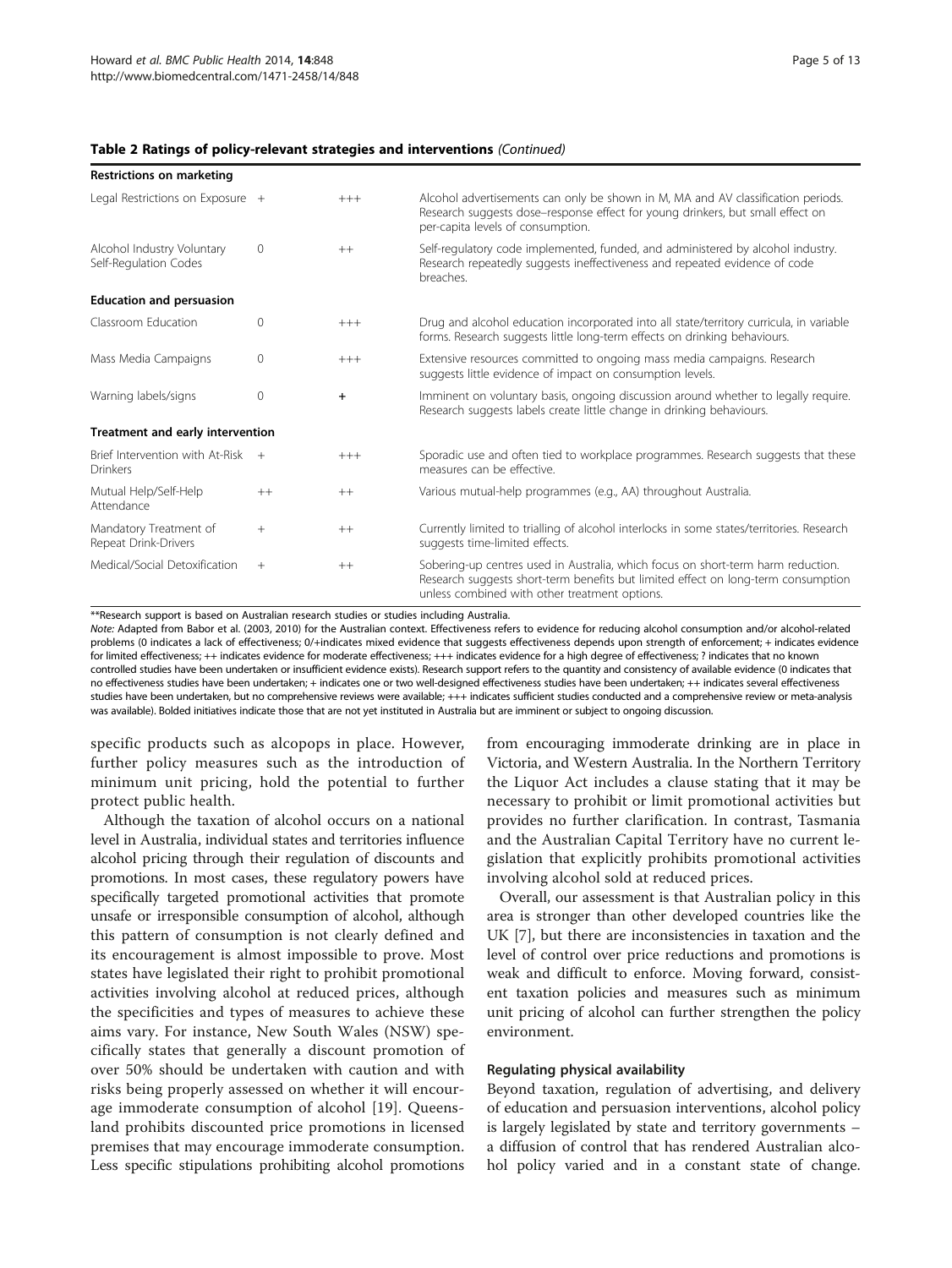Contributing to this variability are differences in alcohol consumption, alcohol-related harms and the political context that ultimately motivates legislative change across individual states and territories [[10](#page-11-0)]. To illustrate this diversity, several Australian states and territories have recently rewritten their alcohol legislation in the context of increasing rates of alcohol-related harm (i.e., ACT Liquor Act 2010, NSW Liquor Act 2007, NT Liquor Act 2010). Nevertheless, all Australian states and territories have altered their alcohol legislation to some extent in the past decade, with revisions commonly aiming to regulate the physical availability of alcohol as a means to reduce alcohol-related harms. However, other recent revisions have aimed to reduce the regulatory burden on business (see the red tape reduction bill in Queensland discussed later) that could potentially threaten public health oriented provisions in alcohol policy.

Licensing is the most commonly used mechanism for regulating the availability of alcohol. Licensing regulates who is able to sell alcohol and places conditions on where (the density of outlets), when (trading hours) and how (license conditions) alcohol can be sold – all of which have been shown to correlate with harmful consumption practices [\[13,20-26\]](#page-11-0). All Australian states and territories currently have a licensing system in place, although they vary in the categories of licenses available (e.g., Victoria has 12 license types to Northern Territory's five) and the conditions attached to each type of license. Although there is some consistency in licence conditions across Australia, such as the minimum legal purchase age (18 years) and mandatory responsible service of alcohol training, which from 2014 will be administered at the Commonwealth level [\[27\]](#page-11-0), a number of fundamental differences exist. For instance, states and territories differ in their position on the consumption of alcohol by minors. Most states ban the consumption of alcohol by minors in licensed or public premises. However, Tasmania and South Australia (SA) permit minors to drink in non-dry public areas under the supervision of a responsible legal guardian. Northern Territory (NT) extends this by permitting minors to consume alcohol in licensed premises with proper guardian supervision.

Another point of divergence is the normal trading hours attached as a condition to licenses. States and territories vary in: whether they have revised trading hours for Sundays (Queensland and Tasmania do not); the earliest time that establishments are permitted to serve alcohol (i.e., 5 am for NSW, Tasmania, SA; 6 am for Western Australia; 7 am for Victoria; 10 am for Queensland, NT); and the latest time an establishment is permitted to serve alcohol on a standard license (i.e., midnight for NSW, SA, Queensland, Western Australia, Tasmania; 11 pm for Victoria; 10 pm for NT). In addition, while most states and territories offer extended (e.g., NSW,

SA, Victoria, Western Australia, Tasmania), or even 24-hour (e.g., SA) alcohol trading licenses, other states have taken a different route to alter their late-night trading environment. For example, in 2009 the Queensland Government placed a moratorium on granting licenses that extend the trade of alcohol beyond midnight or before 5 am [[28](#page-11-0)]. However, a recent move in June 2013 to reduce red tape associated with obtaining a liquor licence in Queensland has seemingly relaxed the regulatory environment [[27](#page-11-0)]. Similar measures in NSW mandate that all extended trading licensees maintain a minimum of six hours continuous closure each day (NSW Liquor Legislation Amendment Act 2008). Similarly, SA recently proposed mandatory closure of all alcohol-licensed establishments between the hours of 4 am and 7 am (SA Liquor Licensing (Miscellaneous) Amendment Bill 2011), although this was ultimately defeated in favour of harsher penalties for alcohol-related transgressions [\[29\]](#page-11-0). States also place considerable focus on encouraging economic development, with South Australia and New South Wales recently introducing simplified small venue liquor licenses to encourage a small venue culture in Adelaide [\[30,31\]](#page-11-0). This focus on urban development may not always be congruous with protecting public health or controlling alcohol related social problems.

Another common means for regulating the availability of alcohol is limiting the locations in which alcohol can legally be consumed. In particular, Australian states and territories continue to differ in their treatment of alcohol consumption in public. While all states and territories have established some form of restricted area alcoholfree or dry zones (typically in areas such as public roads, parks and beaches), the extent of these provisions varies. In 2008, NT placed a wholesale ban on alcohol in particular high-risk areas (e.g., the town of Katherine) [\[32](#page-11-0)]. In contrast, other states (Victoria and Tasmania) have given authority to the local councils to impose these restrictions. Despite these various initiatives, research has suggested only moderate levels of compliance, perhaps related to a need to redirect current enforcement strategies from individual drinkers to the supplying establishment [\[33\]](#page-11-0).

The topic of social/secondary supply of alcohol to minors in private premises has generated significant debate, and policy changes, in recent times. For example, supply of alcohol to minors on private premises by persons other than the minor's adult guardians is prohibited in the Northern Territory since 2011, New South Wales since 2007, Queensland and Tasmania since 2009, and Victoria since 2011 [\[34](#page-11-0)]. In the Northern Territory, Queensland and Tasmania the legislation also proscribes that supply must occur responsibly and under supervision [\[35](#page-11-0)]. Yet in South Australia, the Australian Capital Territory, and Western Australia secondary supply of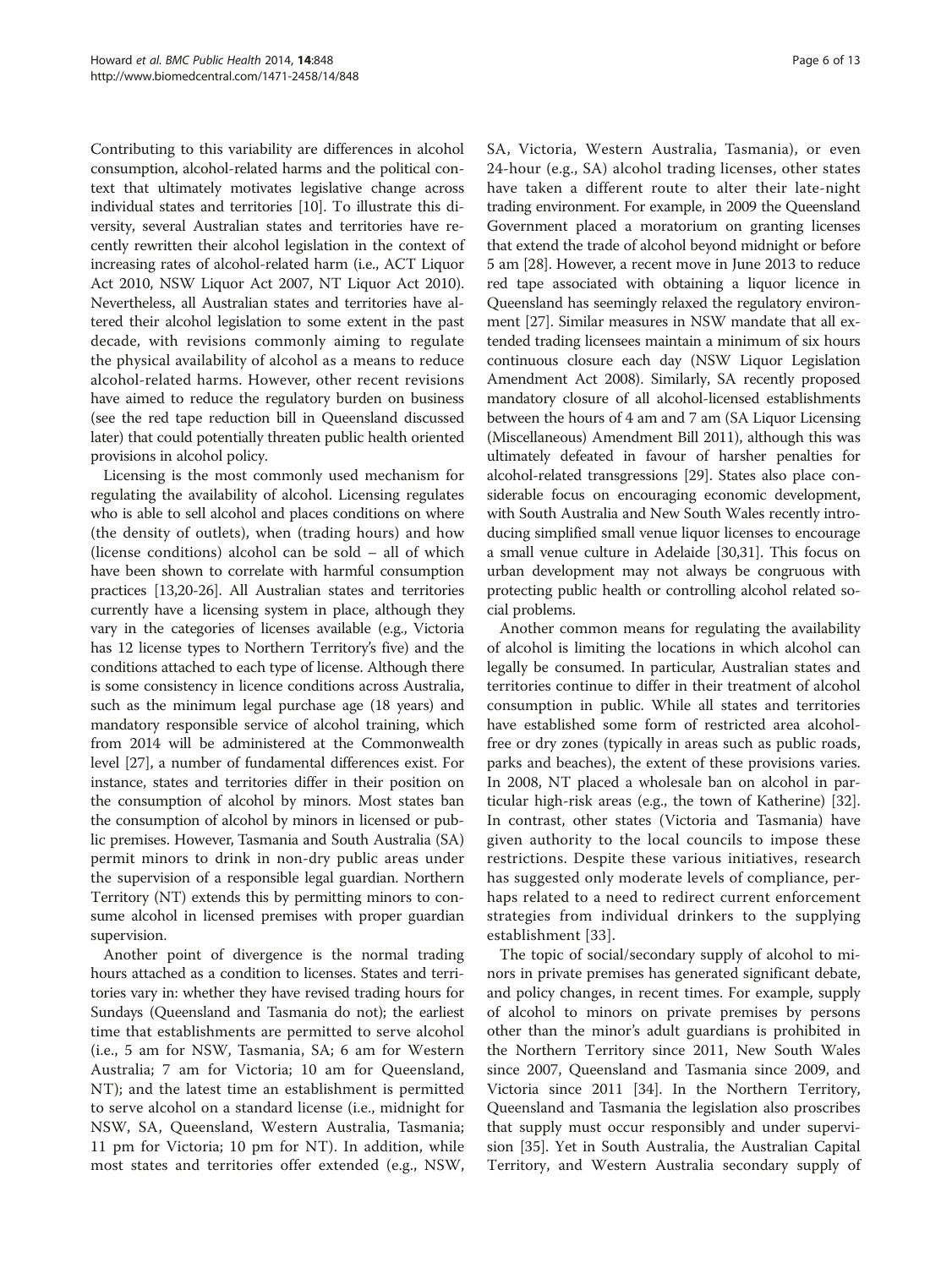alcohol to minors in private premises is unregulated. Furthermore, there are some issues with these laws worth considering. It is not illegal to supply alcohol to your own children, or to other's children provided parental or guardian permission is granted, which means that the policy often does not prevent social supply of alcohol to minors. In addition, such laws are very difficult to police, as supply of alcohol to minors often takes places in private homes in which enforcement agencies are not present.

There is strong research support for controlling alcohol availability to reduce alcohol consumption and related harms, suggesting that this is an important area of focus in Australia. A number of changes in recent years in the area of regulating the physical availability of alcohol appear to have somewhat strengthened policy in this area, especially when compared with countries like the UK and much of the EU. However, our assessment is that policy in this area is inconsistent. The number of alcohol licenses, and the duration of opening hours remain problems in urban areas, and enforcement of policies such as those pertaining to social supply of alcohol to minors is problematic. An emerging challenge is the growth in packaged (i.e. take-away) liquor sales, which now represent around 80 per cent of all alcohol consumed, because the bulk of this is consumed in the home or other unlicensed premises where there are relatively few controls on servers and drinkers. Overall, while there have been policy developments that have regulated alcohol availability to an extent, inconsistencies between states and territories suggest that further improvements could be made.

# Modifying the drinking environment

Another function of licensing the sale of alcohol is to exercise control over the drinking environment, typically accomplished by placing conditions on alcohol licenses. Nearly all Australian states and territories require responsible service of alcohol (RSA) training for staff involved in the service of alcohol as a condition of alcohol licensure. Some states extend this condition further, requiring this training for all staff and security (i.e., NSW, Victoria, Tasmania, Australian Capital Territory). In contrast, in SA only one 'approved responsible person' with RSA training is required to be on duty (SA Liquor Licensing Act 1997). Western Australia (WA) has legislated the ability to flexibly apply this training requirement as needed (WA Liquor Control Act 1988). From 2014, nationally administered and regulated RSA training will supersede state competencies for this area of policy [[27](#page-11-0)].

Another common feature of alcohol legislation is the recent inclusion of server liability. In all states and territories it is now illegal for licensees and alcohol service staff to sell or supply alcohol to an intoxicated person

[[9\]](#page-11-0). Infractions are subject to a fine, carrying a maximum penalty usually in the thousands of dollars for staff and tens of thousands for licensees. In addition, most states have extended this liability to other patrons of the establishment who supply alcohol to an intoxicated person (usually incurring a fine approximately half that of staff ), with NT being a notable exception.

An additional measure aimed at modifying the drinking environment is the adoption of late night lockouts. These lockouts aim to restrict the movement of patrons between establishments by setting a time (prior to closing) after which entry or re-entry is no longer permitted [[9\]](#page-11-0), yet the use of lockouts remains highly variable. For instance, Queensland has a state-wide 3 am lockout for all late-trading premises [\[36\]](#page-11-0), whereas other states (NSW, SA) have various locally agreed and/or voluntary lockouts. Further, Victoria trialled and abandoned legislated 2 am lockouts in Melbourne in 2008, whereas WA has recently begun trialling them [\[37\]](#page-11-0). Although many states have supported their lockout plans with evidence of harm reduction [[38,39](#page-11-0)], there is somewhat limited formal evidence of their effectiveness due to a lack of comprehensive evaluation studies, and given that lockout polices are often one component of a range of programmes aimed at curbing late night alcohol related problems [\[9\]](#page-11-0). Indeed, a recent study identified that although restrictions in opening hours were associated with a sustained lower assault rate in Newcastle CBD, there was no evidence that lockouts in isolation of reductions in opening hours were effective in nearby Hamilton [\[40\]](#page-11-0).

A number of additional powers are also currently in place to facilitate the enforcement of laws in licensed premises (e.g., barring orders, emergency closure of licensed premises, banned drinker registers, increased penalties for infractions). The success of these measures, however, is reliant upon their effective enforcement. One unique enforcement measure has been NT's creation of a banned drinker register in 2011, such that all individuals purchasing alcohol must have their ID scanned at liquor outlets [[41\]](#page-11-0). Drinkers who had been banned for violations of the NT Liquor Act 2010 were refused service by alcohol service staff. However, the NT government recently scrapped the banned drinker registers, and introduced a draconian mandatory treatment system instead. In Victoria, new powers introduced in 2012 permit police officers, protective services, and gambling and liquor inspectors to seize and tip out alcohol from persons they reasonably believe are under the age of 18 years [\[42\]](#page-11-0), and similar legislation is in place in NSW. Powers of seizure of alcohol under circumstances that contravene the Liquor Control Act apply in Western Australia and Queensland; and power of seizure of things by investigators apply in the Northern Territory, and the Australian Capital Territory, although these do not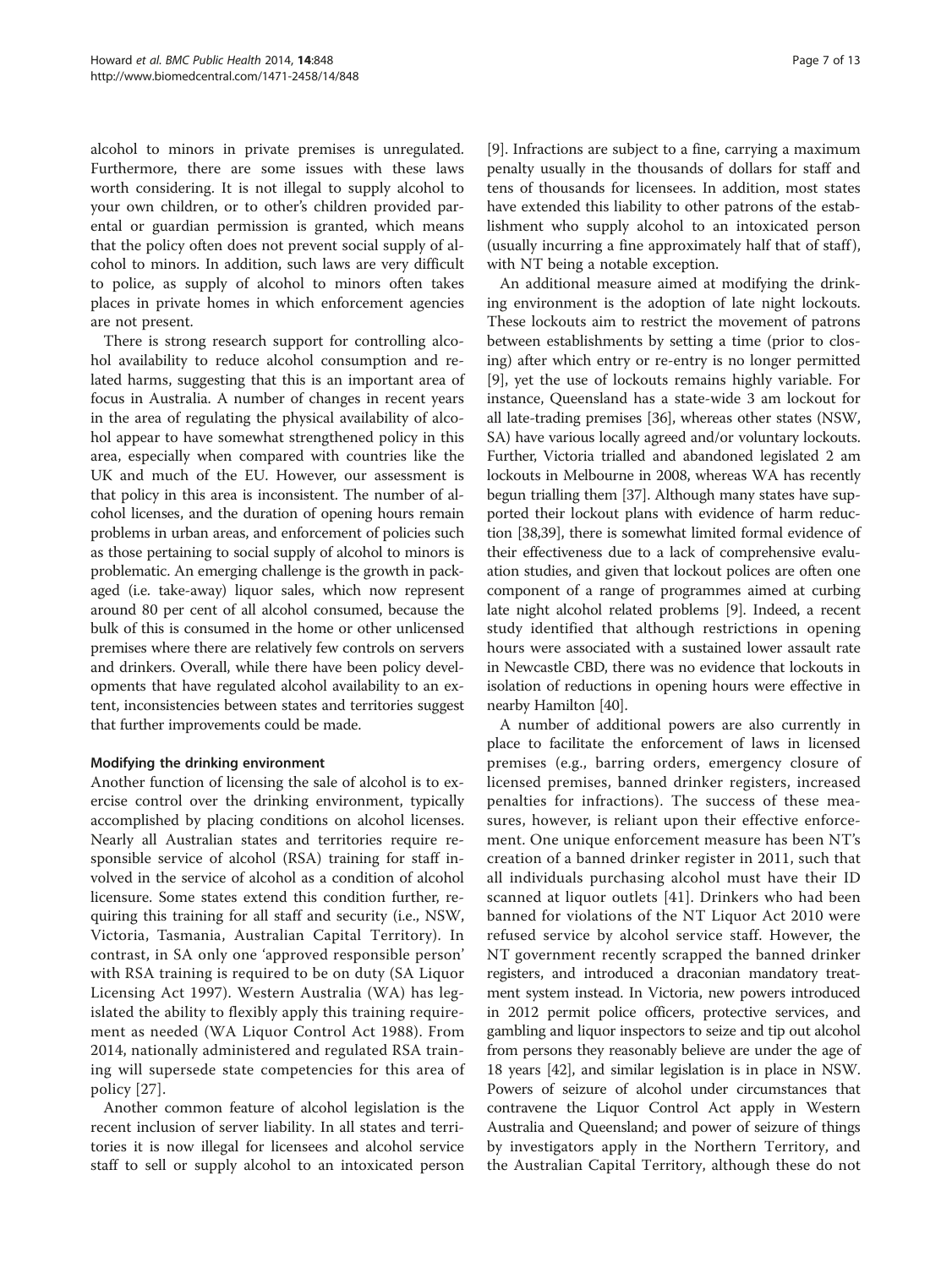specifically stipulate that they apply to the seizure and tipping out of alcohol in possession of minors.

Another measure is NSW's 'three strikes' legislation, which states that after three violations (from a prescribed list of offences) license conditions can be imposed, a license can be suspended or cancelled and/or a moratorium on a new license can be invoked (NSW Liquor Amendment (3 Strikes) Bill 2011). NSW also runs the 'Alcohol Linking Program', which is an intervention that transmits research into practice to enhance police enforcement of liquor laws through the use of data-based feedback to police and licensees about alcohol related crime following drinking on specific licensed premises. Through a series of standard questions asked by police of people involved in an alcohol fuelled incident, the programme effectively 'links' incidents where the offender, victim or driver may have consumed too much alcohol in a licensed premises before that incident, and then uses this information to map links where offenders and victims consumed alcohol, and to inform changes in serving practices and environmental design in licensed premises to potentially reduce alcohol related harm [[43](#page-11-0)]. Despite these measures, research suggests application, or enforcement can be inconsistent, often targeting individual problem drinkers rather than the violating establishment [\[33\]](#page-11-0).

Current Australian alcohol policy in relation to modifying the drinking environment is reasonably well developed with national mandatory responsible server training (often not comprehensively present in other countries), and reasonably strong powers for police and licensing agencies. However, there is some evidence that enforcement is not consistent, and the research evidence for the effectiveness of strategies such as lockouts is mixed. Therefore, current policy in this area is only moderately robust and effective.

#### Drink driving countermeasures

Given the serious risks associated with impaired driving, laws prohibiting driving under the influence of alcohol are entrenched within Australian alcohol policy. Despite states and territories each regulating their roads and driver licensing, there is much consistency with respect to drink-driving legislation. For instance, all Australian states and territories require drivers to have their blood alcohol content (BAC) below .05. They also mandate that learner and provisional drivers have no alcohol in their system while operating a vehicle. All states and territories also enforce suspensions for first and subsequent drink-driving infractions, employ an alcohol interlock scheme for serial offenders (which requires a breathalyser test in order to start the car) [\[44\]](#page-12-0), and utilise random breath testing to enforce these regulations.

Despite these similarities, there are also a number of points of divergence related to drink-driving legislation. One notable example is the BAC threshold leading to immediate license suspension. Immediate license suspension occurs on a first offence for a BAC of .08 in NSW, SA, NT and WA (reduced in 2011), .10 in Queensland (reduced from .15 in 2011), .07 in Victoria and .05 in Tasmania and Australian Capital Territory (ACT). There is also a large degree of variability in the specific penalties for drink-driving infractions across Australia. While increasing monetary penalties for drink driving offences has been a common mechanism to reduce alcohol-related road accidents, evidence suggests that this may in fact be ineffective [\[45](#page-12-0)]. For example, research indicates that after doubling the drink driving penalties in NSW in 1998 the rate of single-vehicle accidents increased and the aggregate level of road accidents remained largely unchanged. As a result, Australian governments have increasingly sought viable alternatives to reduce rates of drink driving. One notable example is Queensland's adoption of cumulative disqualification periods for repeat drink drivers in 2008, which requires that in the case of multiple charges (e.g., drink-driving, then driving while disqualified) the first charge must be carried out in full before the second charge begins [\[46\]](#page-12-0). This is in contrast to the typical system where multiple charges are served concurrently. Regardless of the specific measures adopted, the extensive government resources committed to combatting drink driving (e.g., multi-million dollar advertising campaigns) suggests that this will continue to be an area of priority for Australian governments.

The research evidence on the efficacy of drink driving counter measures is relatively strong, and current Australian policy is robust in this area. For instance, Australia has a lower BAC level, and tougher restrictions on drink driving, and resultant penalties than other nations such as the UK. As such, our assessment is that alcohol policy in this area in Australia is strong.

#### Restrictions on marketing

Research has repeatedly shown the impact that alcohol marketing can have on preference and purchasing behaviours [\[15,25](#page-11-0),[47\]](#page-12-0). Despite this impact, there are currently no bans on alcohol advertising in Australia, although a number of laws and codes at the national level regulate its content and exposure (Trade Practices Act 1974; Commercial Television Industry Code of Practice 2010; Commercial Radio Code of Practice 2004; Outdoor Media Association's Code of Ethics 2011), in addition to state and territory fair trade legislation [[9](#page-11-0)]. These laws and codes regulate when alcohol advertisements can be shown and contain requirements for honest and ethical advertising. For instance, the Commercial Television Industry Code of Practice 2010 dictates that alcohol advertisements may only be shown in M, MA, and AV classification periods; although they are also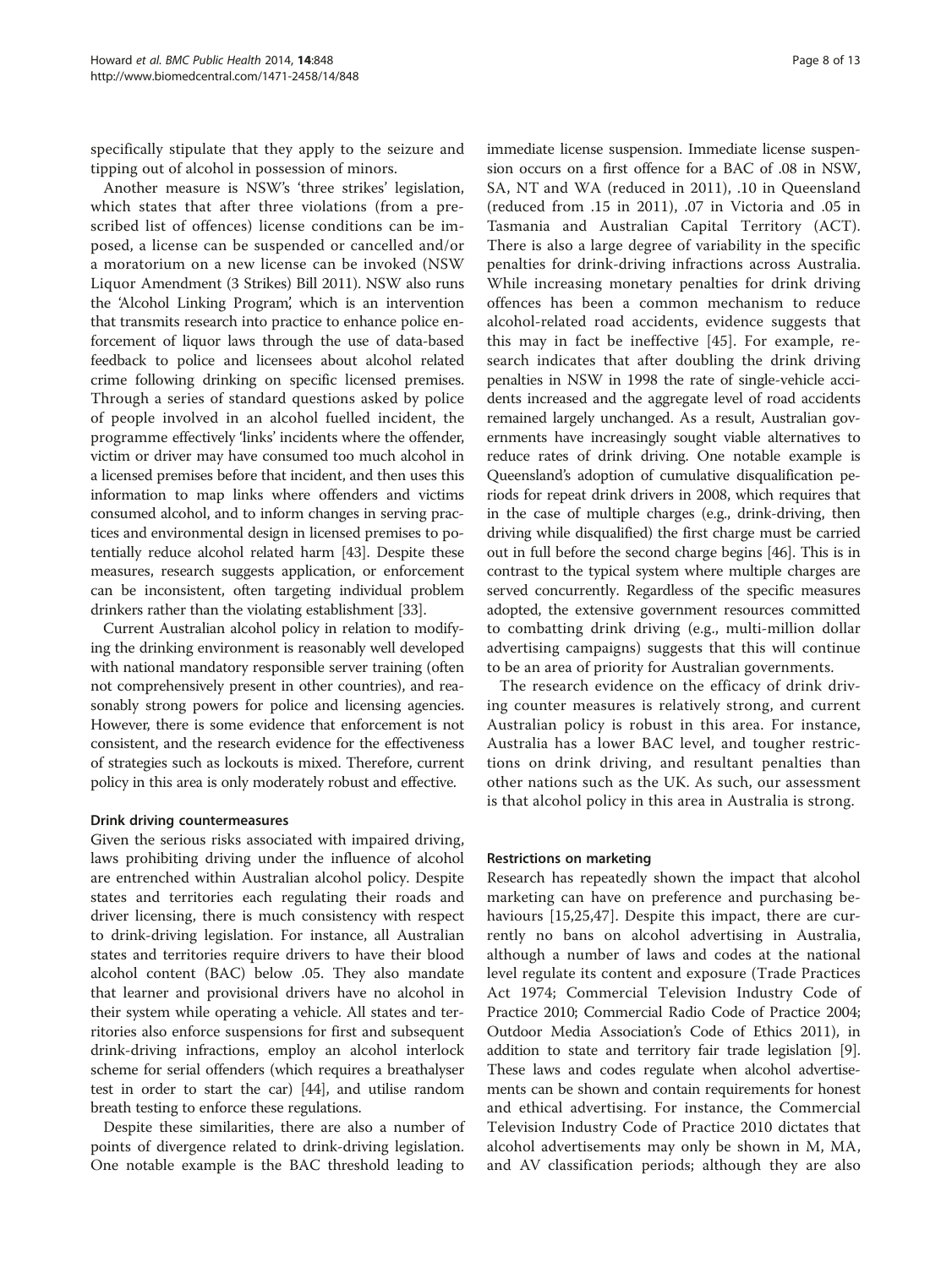permitted during broadcasts of sporting events that occur on weekends and public holidays.

Nevertheless, Australia's system for regulating alcohol advertising can be best described as quasi-regulatory given that the centrepiece of this regulatory system is the Alcohol Beverages Advertising Code (ABAC), which is implemented, funded, and administered by the alcohol industry [[9,](#page-11-0)[48](#page-12-0)]. The stated aim of this code is to ensure that alcohol advertising presents responsible drinking [[49\]](#page-12-0), although there is growing evidence of code violations [[48,50](#page-12-0)].

Features of this code include: not targeting children and adolescents; not encouraging excessive consumption of alcohol; not implying that alcohol consumption will lead to a significant change in mood; not depicting an association between alcohol consumption and vehicle operation; and not depicting the consumption of alcohol as contributing to various forms of success [[49\]](#page-12-0). In addition to regulating television and radio advertisements, the ABAC scheme also pertains to Internet advertisements, retail advertisements, promotion of alcohol at events (in conjunction with state regulations), and the packaging of alcoholic beverages (in conjunction with national regulations). Although controlling alcohol marketing remains a point of focus for regulators, this has centred on guidelines and voluntary regulation rather than legislation. For instance, liquor promotion guidelines were introduced in NSW in 2013, with principles pertaining to not appealing to minors, using indecent or offensive promotions, encouraging immoderate drinking, using emotive language to encourage consumption, offering extreme price discounts, and conducting promotions not in the public interest such as associating alcohol with discrimination, crime or violence [[19](#page-11-0)]. However, these new guidelines largely mirror existing voluntary guidelines and have been criticised for their scope (i.e., they predominantly apply to licensed venues and, like pricediscounting restriction, are not applied to packaged alcohol outlets) and lack of enforcement (i.e., rely on breaches being observed by authorities, and subsequently charged and prosecuted) [d].

Furthermore, more recent discussions have centred on health promotion activities such as warnings labels on alcohol packaging albeit the alcohol industry successfully lobbied for a delay on their introduction [\[51](#page-12-0)], rather than on regulatory measures on alcohol promotion activities. Australia has a long history of industry working to pre-empt government restrictions on alcohol marketing by introducing voluntary measures – it has been argued that these measures serve to portray the industry as responsible while avoiding more effective policy interventions [\[52\]](#page-12-0). For example, governmental reviews of alcohol advertising regulation have typically been followed by industry 'modifications' to the self-regulatory code,

which have subsequently been shown to be ineffective [[53\]](#page-12-0). Whilst there is some level of control in current Australian policy with regards level of exposure to alcohol marketing, the current codes are largely self-regulatory and strongly influenced by industry. Given the selfregulatory orientation of policy restricting alcohol marketing in Australia, and the research evidence suggesting that the regulatory system is ineffective, our assessment is that alcohol policy in this area is weak.

### Education and persuasion

With respect to education and persuasion interventions on alcohol in Australia, it is important to acknowledge that such measures are massively dwarfed by pro-drinking messages from alcohol marketing. There has been significant public discourse regarding the inclusion of warning labels on alcohol packaging in Australia over the past five years, but so far only limited policy change. In 2011, Australia's largest brewers, wine makers and spirits s opted to voluntarily place warning labels on their alcohol products [\[54\]](#page-12-0). These labels feature a pictogram indicating that pregnant women should not consume alcohol, as well as one of a number of interchangeable statements such as 'it is safest not to drink while pregnant', 'kids and alcohol don't mix', or 'is your drinking harming yourself or others?' Given that these measures have been criticised as ambiguous and ineffective by some experts [\[55](#page-12-0),[56\]](#page-12-0), the Commonwealth Government is deliberating over the need for legislation mandating the presence and form of these warnings, as well as the inclusion of a nutritional information panel that list energy levels in kilojoules [\[56\]](#page-12-0).

Australian alcohol education strategies have also commonly featured large-scale mass media campaigns to emphasise the negative aspects of risky drinking behaviours. Common topics have included binge drinking, anti-violence, alcohol related harms, drink-driving and underage drinking. For instance, the Australian Government's National Binge Drinking Strategy [\[57](#page-12-0)] committed \$20 million to highlight the consequences of excessive alcohol consumption. However, these campaigns have generally been found to be effective at raising awareness but ineffective at changing behaviour. Furthermore, notably absent from campaigns has been a focus on raising awareness of the National Health and Medical Research Council drinking guidelines. For example, the evaluation of the 'Drinking Choices' National Alcohol Campaign, which targeted teenagers aged 12–17 years and their parents, found high levels of awareness, few attitudinal effects, and no change in teen drinking behaviours (other than an increase in binge drinking among females). A focus on binge drinking, is also evident at state level. For instance, SA's 'Drink too much, you're asking for trouble' campaign, and WA's 'Alcohol. Think Again' campaign focuses on alcohol related harm. Furthermore,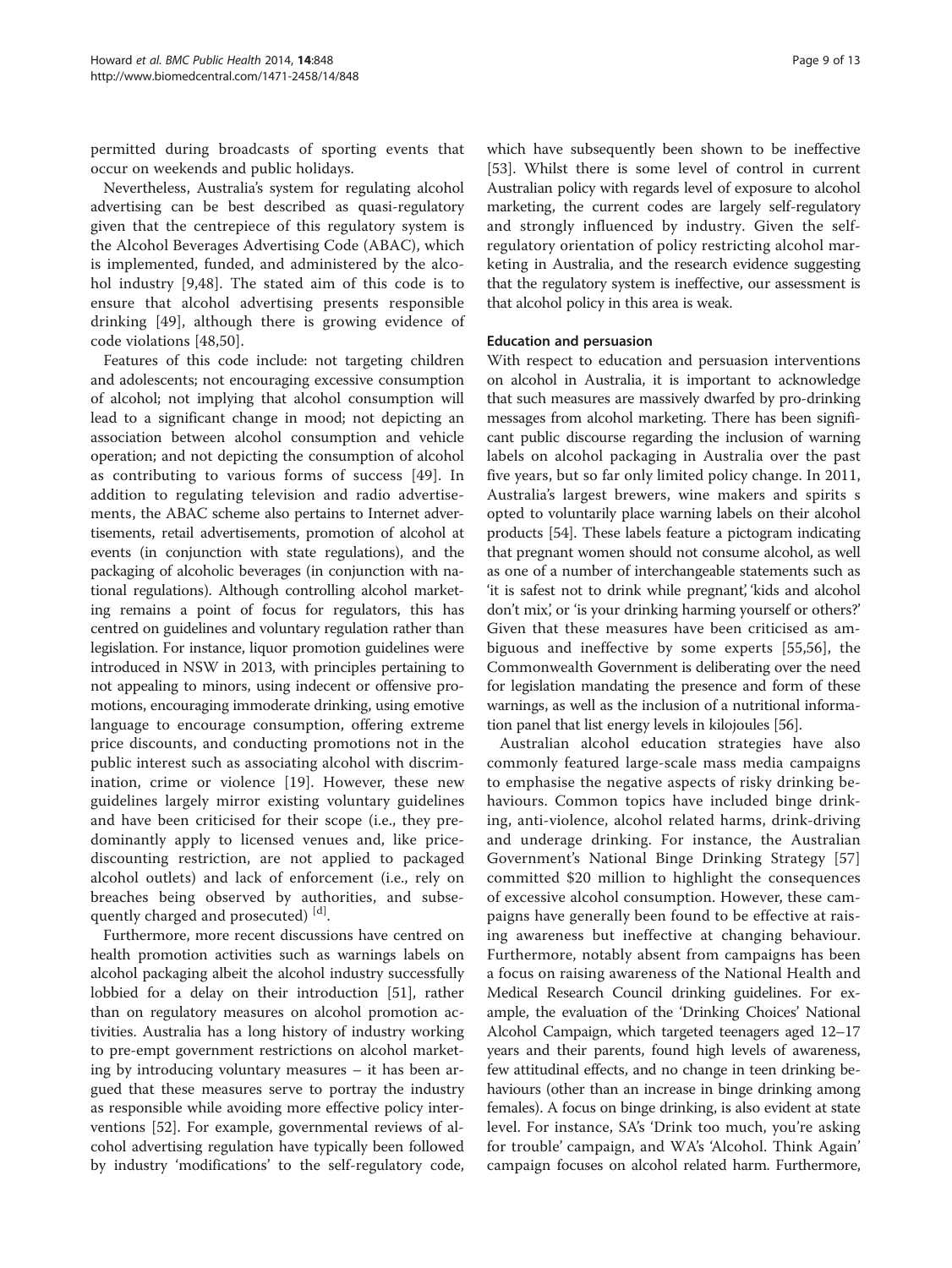a number of states have focused their campaign efforts on alcohol-related violence, such as: Queensland's 'Know your limits' campaign, which included the use of YouTube clips aimed at raising awareness of the link between alcohol and violence; and Tasmania's 'Getting through the night without a fight' campaign which involved the use of Facebook and a mobile app (Mate Minder) that provides the ability to track friends, request for friends to 'come find me' and let you know if friends arrived home safely.

While these campaigns primarily target the reduction of the most prevalent risky behaviours in current drinkers, Australian governments have also aimed at prevention in future drinkers through classroom education. In 2004 the Australian Government released the second edition of its Principles for School Drug Education framework [[58\]](#page-12-0), outlining best-practice principles for incorporating drug education into the school curriculum. Following this lead, all state and territory education departments have incorporated some form of drug and alcohol education into their curriculum. For instance, in NSW drug education is taught in every government primary and secondary school from Kindergarten until Year 10 [\[59](#page-12-0)]. The SA Department of Education and Community Services has provided staff with drug and alcohol education units to use in Year 5, 6, and 7 classrooms [\[60](#page-12-0)]. The WA Department of Education and Training has outlined its School Drug Education programme [\[61](#page-12-0)], which includes a dedicated website with curriculum materials and resources for teachers, parents and students. The programme also involves the parents of students, and local communities, therefore taking a more strategic and community development approach to alcohol education.

Despite the variability in the exact requirements and specifications of the drug and alcohol education programme, it is clear that these prevention efforts remain central to governments' harm-reduction strategies. There is a reasonably high focus on alcohol education and persuasion campaigns in Australia, despite the limited evidence that these have a significant impact on reducing alcohol consumption and related harms. This may be changing given that NSW recently closed the Alcohol and Other Drugs branch in the Department of Education and purchased an industry-developed curriculum. This influence of industry on alcohol education, in addition to the extant research evidence questioning the efficacy of such intervention strategies, leads us to evaluate Australian policy in this area to be weak. However, no formal evaluation of alcohol education and persuasion initiatives in Australia has yet been conducted. There is a reasonably strong focus on alcohol education and persuasion as a pillar of Australian alcohol policy, but the evidence base for its effectiveness is weak, leading us to rank this as a prominent but not entirely evidence-based component of the current policy environment.

#### Treatment and early intervention

An additional means for reducing the negative effects of harmful drinking in alcohol dependent drinkers, and preventing at risk drinkers from experiencing further harm, is through the provision of various treatment, routine screening and brief intervention options. However, it has been suggested that this is an area in which Australia has not performed particularly well given the various screening, early identification and interventions that were trialled, yet ultimately abandoned, in the 1980s and 1990s [[9](#page-11-0)]. Nevertheless, one area where these interventions have been consistently applied is in the workplace. Workplace programmes commonly provide high-risk drinkers with an opportunity to access treatment options that have research-based evidence of effectiveness. However, the exact nature of these measures often varies from company to company, consistent only in the minimum practice standards laid out by operational health and safety legislation.

Research on the impact of brief interventions by primary care providers suggests substantial health gains and cost savings [[13](#page-11-0)[,62](#page-12-0)]; however, legislators have appeared to minimise support for specific treatment or rehabilitation efforts. A prime example is the proliferation of sobering up centres across Australia [[9\]](#page-11-0), which are used to temporarily hold publicly intoxicated individuals that are being disorderly. Of particular note is the short-term harm-reduction role this confers on enforcement officials, rather than providing intoxicated individuals with an opportunity for intervention [[9\]](#page-11-0). However, in the Northern Territory, mandatory alcohol treatment has been introduced through which people who are taken into police custody for intoxication three or more times in two months are referred to a compulsory programme of assessment and treatment. Strategies in the programme include treatment in secure residential facilities, community management including income management, life skills and work readiness training [[63](#page-12-0)]. This high involvement programme may be a reflection of the prevalent alcohol problems in the Northern Territory. However, the policy has been criticised as being discriminatory against Aboriginal people, and ignoring issues with problem drinkers who never enter the judicial system [\[64](#page-12-0)]. An updated programme for involuntary treatment for alcohol dependence was also introduced in NSW in 2012 [\[65\]](#page-12-0). Although the presence of sporadic alcohol-related treatment initiatives suggests that legislators recognise the need for treatment and early intervention for problem drinkers, it is unclear whether this area will become an increased priority in the future.

The research support for alcohol treatment and early intervention, particularly brief interventions, is reasonably strong. However, formal national programmes of brief interventions have only recently been introduced in a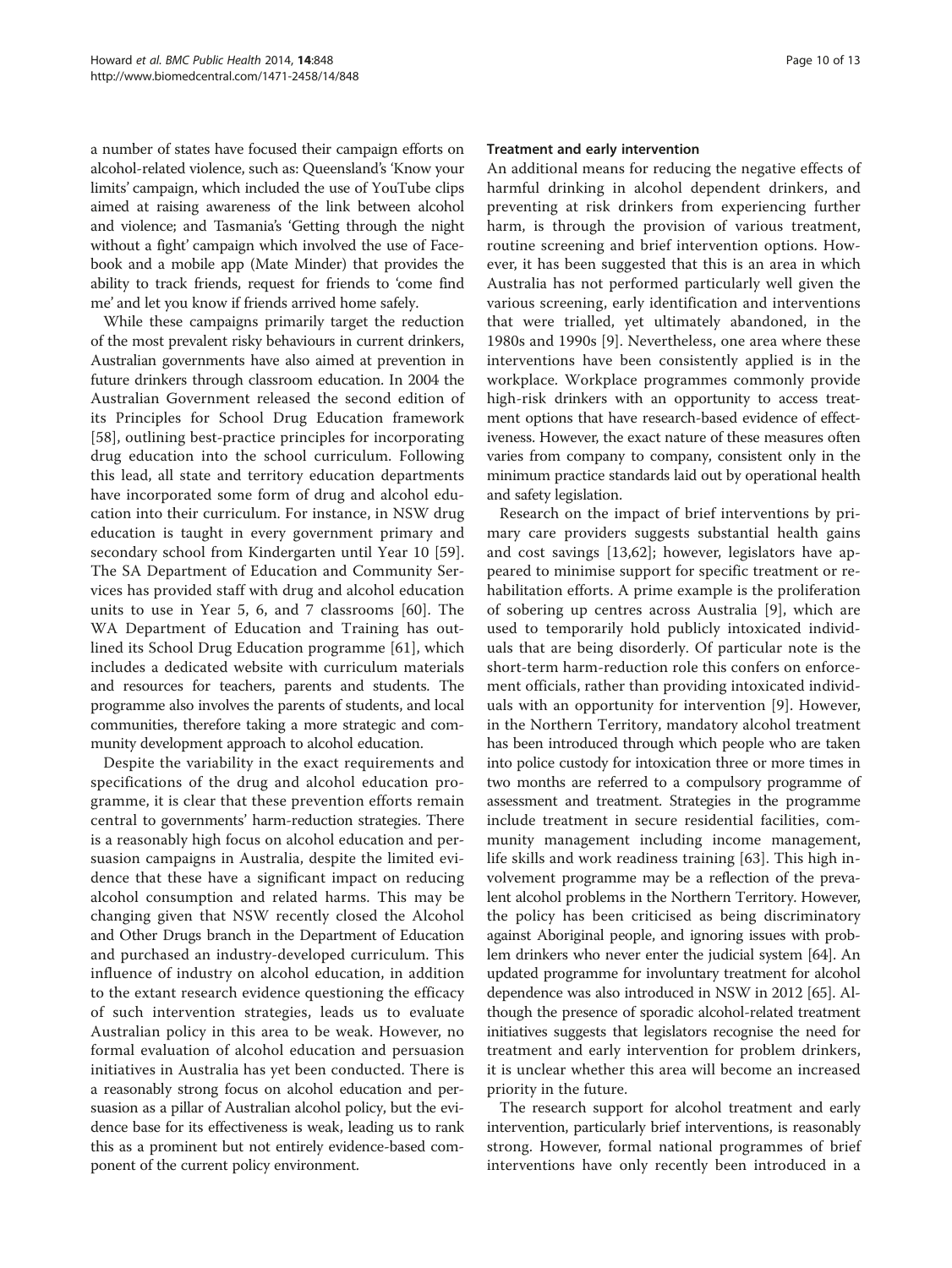limited number of countries. Therefore, it may be some time before evaluation research is available to comprehensively assess the effectiveness of this approach. Whilst efforts have been made in Australia to strengthen policy in this area, provision of services can be sporadic, and there are inconsistencies in intervention approaches. Therefore, our assessment is that policy in this area in some areas is moderately strong (for example workplace interventions), but could improve quite considerably through comprehensive resourcing, and consistent design, delivery and evaluation of interventions.

# **Discussion**

This paper maps the landscape of Australian alcohol policy between 2001 and 2013, illustrating the breadth of policies and initiatives across seven key policy areas [[7](#page-11-0)]. Examination of this landscape suggests that the Australian policy environment is complex, with Commonwealth, state, and territory governments having competence over different policy areas. This has created considerable variation in policy throughout Australia. Although there is a requirement under a federal system to have a degree of flexibility in alcohol policy development, the current landscape does not optimise public health interests (see Table [2\)](#page-3-0). There is ample evidence to guide governments in developing and implementing alcohol policies that will be effective in reducing public health harms. Yet, despite this, successive governments have been unwilling to introduce these evidence-based policies. There may be a number of reasons for this including opposition to robust policies from the alcohol industry; a pro-drinking culture in Australian communities – facilitated by ubiquitous alcohol marketing, affordable pricing and easy access and availability; and a lack of national coordination, accountability, and strategic governance in relation to alcohol policy, particularly since the Ministerial Council for Drug Strategy was scrapped in 2011.

It is encouraging that some states such as South Australia have now incorporated a public health provision in their alcohol legislation [\[66\]](#page-12-0), but this is sporadic, and policy implementation that protects public health is often inconsistent. As an example, although many Australian states and territories have attempted to regulate the availability of alcohol for minors, alcohol consumption by minors is subject to fewer restrictions in Tasmania, SA and NT (despite research suggesting that even adultsupervised alcohol consumption by minors results in higher levels of alcohol-related harms than zero tolerance policies [\[67\]](#page-12-0). Furthermore, there is little evaluation of the efficacy of alcohol control policy in Australia, with limited research in some policy areas (e.g., marketing, education) suggesting current policy is ineffective.

#### Conclusions

This underscores the need for research on the impact and population responses to alcohol control policy in Australia. Relating to WHO's 'best buy' policies of pricing, regulating availability, and marketing control [[6](#page-11-0)], it is clear that Australia currently has moderate controls over alcohol pricing, some limitations on alcohol availability (although these are being weakened, as in the case of alcohol being sold in Victoria's supermarkets) [\[68](#page-12-0)], and limited controls over alcohol marketing. Therefore, policymakers and regulators' attention should focus on strengthening policy in accordance the evidence base, and with the WHO best buy recommendations in order to protect public health in Australia. Indeed, recent research canvassing opinions of alcohol experts in Australia identified pricing policies such as volumetric taxation and minimum unit pricing, and regulation of alcohol advertising as top national priorities [\[69\]](#page-12-0). This may require incorporating public health provisions as a core pillar of alcohol policy, similar to countries like Scotland [[70\]](#page-12-0), to facilitate more effective outcomes. Furthermore, public support, which is currently lacking for some measures such as minimum unit pricing for alcohol [[71](#page-12-0)], will also need to be gained for more robust and effective alcohol policy in Australia to emerge.

#### **Endnotes**

<sup>a</sup>A full list of search terms is available from the authors upon request.

<sup>b</sup>This article is based upon an earlier literature review from 2001–2011 (a ten year search span common in systematic review research). The date span in this article was expanded up to 2013 to enable the inclusion of contemporary research, and policy changes.

A full list of references identified in the literature search is available by the authors on request.

<sup>d</sup>Liquor Promotion Guidelines apply to ALL licensed premises BUT state "A distinction can be made between promotions offering alcohol to be consumed immediately on a licensed premises and promotions offering alcohol that which may be stored for consumption later away from the premises. As a result, the extent to which each principle in this document applies to different licence types will vary accordingly".

#### Competing interests

The authors declare that they have no competing interests.

#### Authors' contributions

SH conducted literature searches, carried out data extraction and interpretation, and contributed to the writing of the article. RG conceptualised the research, provided strategic assistance with the literature searching and data extraction, and contributed to the writing of the article and critical revision of the manuscript. SJ contributed to the writing of the article and critical revision of the manuscript. All authors read and approved the final manuscript.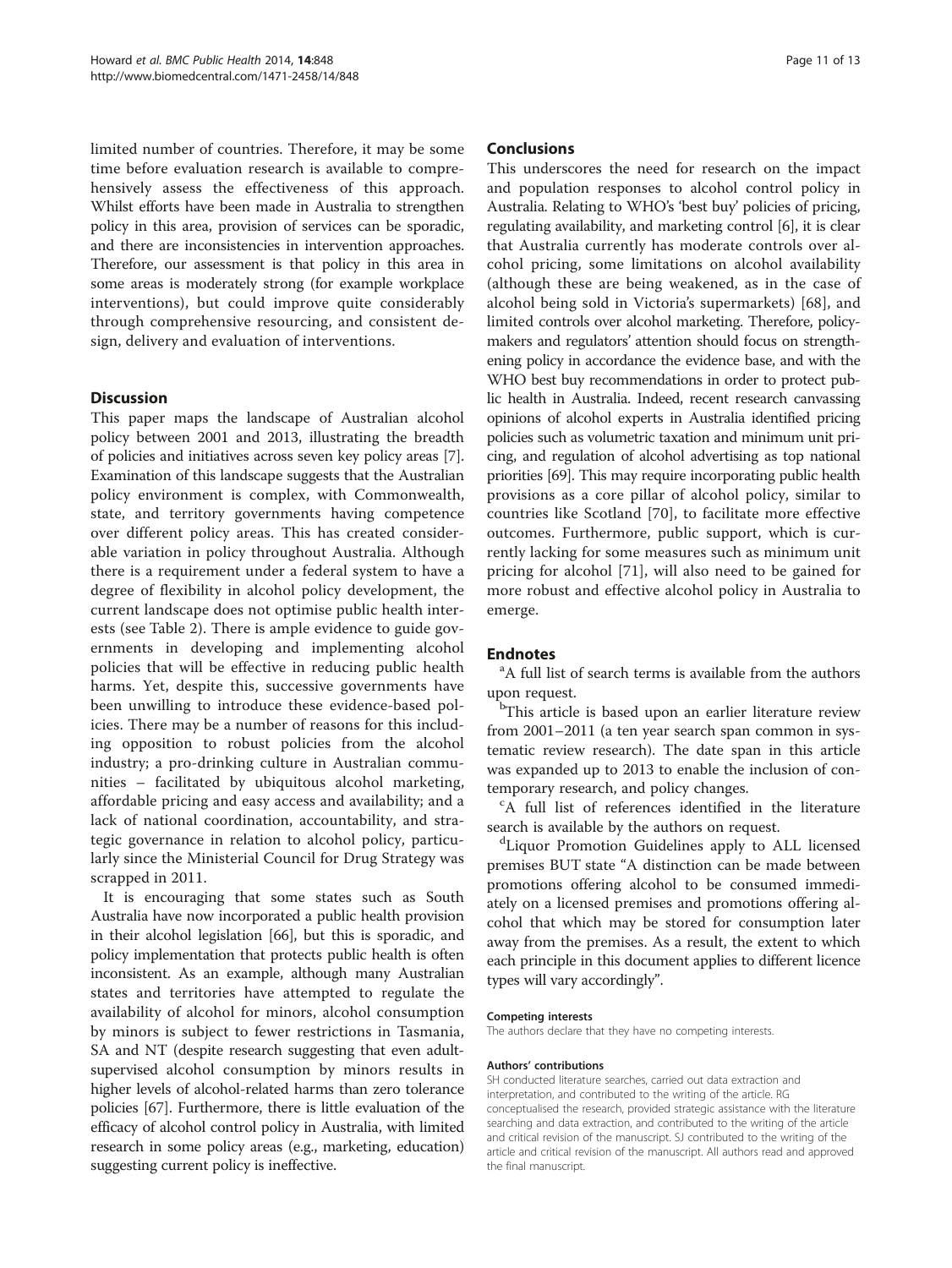#### <span id="page-11-0"></span>Acknowledgements

This study was funded by a Early Career Researcher Grant by the former Faculty of Health and Behavioural Sciences at the University of Wollongong. We would like to thank Brian Vandenberg –Executive Officer for the National Alliance for Action on Alcohol (NAAA) and a Senior Policy Advisor on Alcohol at the Cancer Council Victoria for providing critical feedback and comments on an earlier draft of this manuscript.

#### Author details

<sup>1</sup>School of Education, Faculty of Social Sciences, University of Wollongong, Northfields Avenue, Wollongong, NSW 2522, Australia. <sup>2</sup>Department of Marketing and Management, Faculty of Business and Economics, Macquarie University, Sydney, NSW 2019, Australia. <sup>3</sup>Centre for Health and Social Research, Australian Catholic University, 115 Victoria Parade, Fitzroy, VIC 3065, Australia.

#### Received: 7 April 2014 Accepted: 29 July 2014 Published: 15 August 2014

#### References

- 1. Rehm J, Mathers C, Popova S, Thavorncharoensap M, Teerawattananon Y, Patra J: Global burden of disease and injury and economic cost attributable to alcohol use and alcohol-use disorders. Lancet 2009, 373(9682):2223–2233.
- 2. National Health and Medical Research Council: Alcohol and Health in Australia. 2012. [cited 2012 Aug 1]; Available from: [http://www.nhmrc.gov.](http://www.nhmrc.gov.au/your-health/alcohol-guidelines/alcohol-and-health-australia) [au/your-health/alcohol-guidelines/alcohol-and-health-australia.](http://www.nhmrc.gov.au/your-health/alcohol-guidelines/alcohol-and-health-australia)
- 3. Australian Institute of Health and Welfare: 2007 National Drug Strategy Household Survey. 2008. [cited 2012 Aug 1]; Available from: [http://www.](http://www.aihw.gov.au/publication-detail/?id=6442468195) [aihw.gov.au/publication-detail/?id=6442468195](http://www.aihw.gov.au/publication-detail/?id=6442468195).
- Livingston M, Matthews S, Barratt MJ, Lloyd B, Room R: Diverging trends in alcohol consumption and alcohol-related harm in Victoria. Aust  $NZJ$ Public Health 2010, 34(4):368–368.
- 5. Casswell S, Meier P, MacKintosh AM, Brown A, Hastings G, Thamarangsi T, Chaiyasong S, Chun S, Huckle T, Wall M, You RQ: The International Alcohol Control (IAC) Study—Evaluating the Impact of Alcohol Policies. Alcohol Clin Exp Res 2012, 36(8):1462–1467.
- 6. World Health Organization: From Burden to "Best Buys": Reducing the Economic Impact of Non-Communicable Diseases in Low and Middle-Income Countries. 2011. [http://apps.who.int/medicinedocs/en/d/Js18804en/.](http://apps.who.int/medicinedocs/en/d/Js18804en/)
- 7. Babor TO: Pan American Health, and A. Society for the Study of, Alcohol: No Ordinary Commodity: Research and Public Policy. Oxford: Oxford University Press; 2010.
- 8. Moher D, Liberati A, Tetzlaff J, Altman DG, PRISMA Group: Preferred reporting items for systematic reviews and meta-analyses: the PRISMA statement. BMJ 2009, 339(7716):332–336.
- Department of Health and Ageing: Preventing Alcohol-related Harm in Australia: A window of opportunity. 2008. [cited 2012 Aug 1]; Available from: [http://www.health.gov.au/internet/preventativehealth/publishing.nsf/](http://www.health.gov.au/internet/preventativehealth/publishing.nsf/Content/tech-alcohol-toc~tech-alcohol-1) [Content/tech-alcohol-toc~tech-alcohol-1](http://www.health.gov.au/internet/preventativehealth/publishing.nsf/Content/tech-alcohol-toc~tech-alcohol-1).
- 10. Vandenberg B, Livingston M, Hamilton M: Beyond cheap shots: reforming alcohol taxation in Australia. Drug Alcohol Rev 2008, 27(6):579.
- 11. Webb R: Alcohol Taxation Reform: Considerations and Options. 2010. [cited 2012 Aug 1]; 11 2009–10: Available from: [http://www.aph.gov.au/binaries/](http://www.aph.gov.au/binaries/library/pubs/rp/2009-10/10rp11.pdf) [library/pubs/rp/2009-10/10rp11.pdf.](http://www.aph.gov.au/binaries/library/pubs/rp/2009-10/10rp11.pdf)
- 12. Byrnes JM, Cobiac LJ, Doran CM, Vos T, Shakeshaft AP: Cost-effectiveness of volumetric alcohol taxation in Australia. The Medical Journal of Australia 2010, 192(8):439–443.
- 13. Doran CM, Hall WD, Shakeshaft AP, Vos T, Cobiac LJ: Alcohol policy reform in Australia: what can we learn from the evidence? The Medical Journal of Australia 2010, 192(8):468–470.
- 14. Fogarty JJ, Jakeman G: Wine tax reform: the impact of introducing a volumetric excise tax for wine. Aust Econ Rev 2011, 44(4):387–403.
- 15. Jones SC, Reis S: Not just the taste: why adolescents drink alcopops. Health Educ 2012, 112(1):61–74.
- 16. Byrnes J, Petrie DJ, Doran CM, Shakeshaft A: The efficiency of a volumetric alcohol tax in Australia. Applied Health Economics and Health Policy 2012, 10(1):37–49.
- 17. Martin P: Roxon Approves National Plan for Minimum Alcohol Price. 2011. [cited 2012 Aug 1]; Available from: [http://www.theage.com.au/national/roxon](http://www.theage.com.au/national/roxon-approves-national-plan-for-minimum-alcohol-price-20110607-1fr42.html)[approves-national-plan-for-minimum-alcohol-price-20110607-1fr42.html](http://www.theage.com.au/national/roxon-approves-national-plan-for-minimum-alcohol-price-20110607-1fr42.html).
- 18. Department of Health and Ageing: National Alcohol Strategy 2006–2011. 2011. [cited 2012 Aug 1]; Available from: [http://www.alcohol.gov.au/](http://www.alcohol.gov.au/internet/alcohol/publishing.nsf/Content/nas-06-09) [internet/alcohol/publishing.nsf/Content/nas-06-09](http://www.alcohol.gov.au/internet/alcohol/publishing.nsf/Content/nas-06-09).
- 19. NSW Office of Liquor Gaming and Racing: Liquor Promotion Guidelines, 2013. [cited 2013 Aug 1]; Available from: [http://www.olgr.nsw.gov.au/](http://www.olgr.nsw.gov.au/dlg_guidelines.asp) [dlg\\_guidelines.asp](http://www.olgr.nsw.gov.au/dlg_guidelines.asp).
- 20. Hahn RA, Kuzara JL, Elder R, Brewer R, Chattopadhyay S, Fielding J, Naimi TS, Toomey T, Middleton JC, Lawrence B: Effectiveness of Policies Restricting Hours of Alcohol Sales in Preventing Excessive Alcohol Consumption and Related Harms. Am J Prev Med 2010, 39(6):590–604.
- 21. Liang W, Chikritzhs T: Revealing the link between licensed outlets and violence: counting venues versus measuring alcohol availability. Drug Alcohol Rev 2011, 30(5):524-535.
- 22. Livingston M: Alcohol outlet density and assault: a spatial analysis. Addiction (Abingdon, England) 2008, 103(4):619.
- 23. Livingston M: Alcohol outlet density and harm: comparing the impacts on violence and chronic harms. Drug Alcohol Rev 2011, 30(5):515–523.
- 24. Middleton JC, Hahn RA, Kuzara JL, Elder R, Brewer R, Chattopadhyay S, Fielding J, Naimi TS, Toomey T, Lawrence B: Effectiveness of policies maintaining or restricting days of alcohol sales on excessive alcohol consumption and related harms. Am J Prev Med 2010, 39(6):575–589.
- 25. Paschall MJ, Grube JW, Kypri K: Alcohol control policies and alcohol consumption by youth: a multi-national study. Addiction 2009, 104(11):1849.
- 26. Williams M, Mohsin M, Weber D, Jalaludin B, Crozier J: Alcohol consumption and injury risk: A case crossover study in Sydney Australia. Drug Alcohol Rev 2011, 30(4):344–354.
- 27. Parliament of Queensland: Queensland Liquor and Gaming (Red Tape Reduction) and other Legislation Amendment Bill 2013. Brisbane: Parliament of Queensland; 2013.
- 28. Office of Liquor and Gaming Regulation: Extended Hours Applications Moratorium. 2009. [cited 2012 Aug 1]; Available from: [http://www.olgr.qld.](http://www.olgr.qld.gov.au/liquor/trading-hours/extended-hoursapplications-moratorium) [gov.au/liquor/trading-hours/extended-hoursapplications-moratorium.](http://www.olgr.qld.gov.au/liquor/trading-hours/extended-hoursapplications-moratorium)
- 29. Higgins A: Harsher Penalties Plan For Pubs. City Messenger; 2011. [cited 2012 Aug 1]; Available from: [http://city-messenger.whereilive.com.au/news/story/](http://www.territorystories.nt.gov.au/handle/10070/213627) [harsher-penalties-plan-for-pubs/.](http://www.territorystories.nt.gov.au/handle/10070/213627)
- 30. Parliament of South Australia: South Australia Liquor Licensing (Small Venue Licensing) Amendment Bill 2012. Adelaide: Parliament of South Australia; 2012.
- 31. Parliament of New South Wales: New South Wales Liquor Amendment (Small Bars) Act 2013. Sydney: Parliament of New South Wales; 2013.
- 32. Northern Territory Government: Areas made 'dry'. 2008. [cited 2012 Aug 1]; Available from: [http://www.territorystories.nt.gov.au/handle/10070/213627.](http://www.territorystories.nt.gov.au/handle/10070/213627)
- 33. Findlay RA, Sheehan MC, Davey J, Brodie H, Rynne F: Liquor Law Enforcement: policy and practice in Australia. Drugs: Education, Prevention & Policy 2002, 9(1):85–85.
- 34. Parliament of Victoria: VIC Liquor Control Reform Amendment Bill 2011. Melbourne: Parliament of Victoria; 2011.
- 35. Roche AM, Steenson T, Andrew R: Alcohol and young people: What the legislation says about access and secondary supply. Drug Alc Rev 2013, 32:124–132.
- 36. QLD Office of Liquor and Gaming Regulation: Statewide lockout FAQ. 2009. [cited 2012 Aug 1]; Available from: [http://www.olgr.qld.gov.au/liquor/](http://www.olgr.qld.gov.au/liquor/minimising-harm/3am-lockout) [minimising-harm/3am-lockout](http://www.olgr.qld.gov.au/liquor/minimising-harm/3am-lockout).
- 37. Smith NW: Hotel Owners Protest against Lockouts. 2010. [cited 2012 Aug 1]; Available from: [http://www.abc.net.au/news/video/2010/10/22/3047896.](http://www.abc.net.au/news/video/2010/10/22/3047896.htm?site=perth) [htm?site=perth](http://www.abc.net.au/news/video/2010/10/22/3047896.htm?site=perth).
- 38. Jones J: Call to Widen Newcastle Curfew. 2008. [cited 2012 Aug 1]; Available from: [http://www.theherald.com.au/news/local/news/general/call-to-widen](http://www.theherald.com.au/news/local/news/general/call-to-widen-newcastle-curfew/1254721.aspx)[newcastle-curfew/1254721.aspx.](http://www.theherald.com.au/news/local/news/general/call-to-widen-newcastle-curfew/1254721.aspx)
- 39. NSW Government: E-brief 4/08. 2008. [cited 2012 Aug 1]; Available from: [http://www.parliament.nsw.gov.au/prod/parlment/publications.nsf/](http://www.parliament.nsw.gov.au/prod/parlment/publications.nsf/V3ListRPSubject) [V3ListRPSubject](http://www.parliament.nsw.gov.au/prod/parlment/publications.nsf/V3ListRPSubject).
- 40. Kypri K, McElduff P, Miller P: Restrictions in pub closing times and lockouts in Newcastle, Australia five years on. Drug Alcohol Rev doi:10.1111/dar.12123, 2014.
- 41. Northern Territory Government: Purchasing Takeway Acohol in the Northern Territory. 2011. [cited 2012 Aug 1]; Available from: [http://www.alcoholmeasures.](http://www.alcoholmeasures.nt.gov.au/) [nt.gov.au/](http://www.alcoholmeasures.nt.gov.au/).
- 42. Parliament of Victoria: Victoria Liquor Control Reform Amendment Bill 2012. Melbourne: Parliament of Victoria; 2012.
- 43. NSW Government: NSW Liquor Amendment (3 Strikes) Bill 2011. Sydney: NSW Government; 2011.